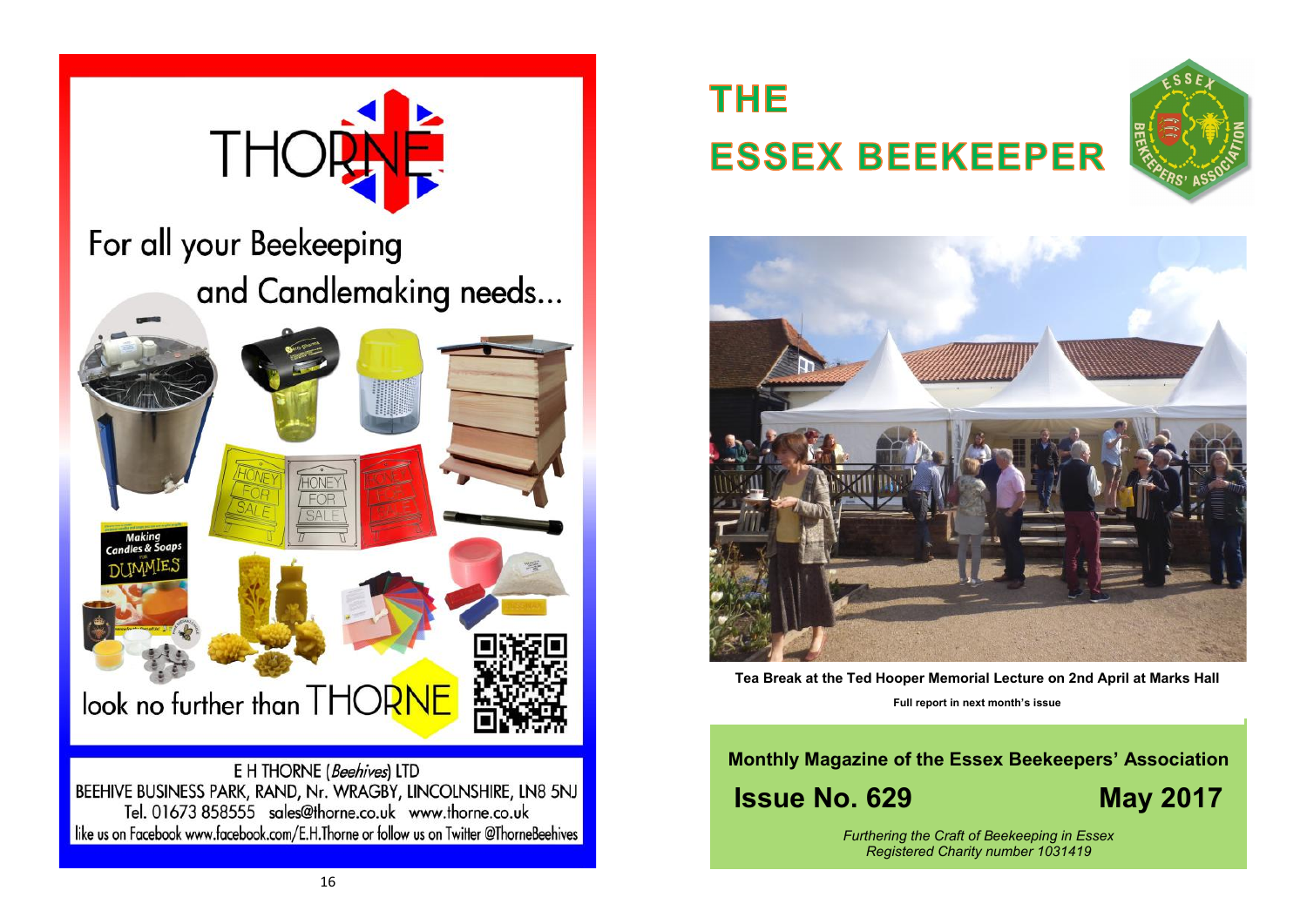#### **Divisional Meetings Diary dates for May and June 2017**

| 4 May   | Thursday<br>8.00pm           | Romford                  | 'Using varroa treatments' - Paul Wiltshire, and 'Trial<br>recipes for the Honey Show' - Angela Mandor.<br>Chadwick Hall, Main Road, Gidea Park RM2 5EL |
|---------|------------------------------|--------------------------|--------------------------------------------------------------------------------------------------------------------------------------------------------|
| 4 May   | Thursday<br>7.30pm           | <b>Harlow</b>            | tbc                                                                                                                                                    |
| 7 May   | Sunday                       | <b>Saffron</b><br>Walden | Trip to The Hive at Kew Gardens.                                                                                                                       |
| 15 May  | Monday<br>7.30pm             | <b>Chelmsford</b>        | 'Integrated pest Management' The Link, Rainsford<br>Road, Chelmsford CM1 2XB                                                                           |
| 20 May  | Saturday                     | Epping<br>Forest         | BBQ                                                                                                                                                    |
| 24 May  | Wed<br>7.30pm                | <b>Southend</b>          | 'The Essex Top Bar Hive' - Peter Aldridge. WI Hall,<br>Bellingham Lane, Rayleigh SS6 7ED                                                               |
| 25 May  | Thursday<br>7.30pm           | <b>Colchester</b>        | Hints & Tips for Tendring Show - Langham<br>Community Centre, Church Road, Langham CO                                                                  |
| 28 May  | Sunday<br>3.00 <sub>pm</sub> | <b>Braintree</b>         | Apiary meeting - High Easter CM1 4QZ                                                                                                                   |
| 1 June  | Thursday<br>7.30             | <b>Harlow</b>            | tba                                                                                                                                                    |
| 4 June  | Sunday<br>2.30pm             | <b>Saffron</b><br>Walden | Garden Party - Lower House Farm, Water lane,<br>Radwinter CB10 2TX                                                                                     |
| 17 June | Saturday                     | Epping<br>Forest         | Barrier management and the need for cleaniness<br>in the apiary - Caroline Washington (SBI Ret'd)                                                      |
| 19 June | Monday<br>7.00pm             | Chelmsford               | Apiary meeting at Hylands Park with Clive deBruyn                                                                                                      |
| 22 June |                              | <b>Colchester</b>        | 'The Flo-hive - experience after 2 years'. Rita Wil-<br>son Langham Community Centre, Church CO                                                        |
| 25 June | Sunday<br>3.00 <sub>pm</sub> | <b>Braintree</b>         | Apiary meeting and Guided tour of Layer Marney<br>Tower CO5 9US                                                                                        |
| 27 June | Tuesday<br>7.30pm            | Saffron<br>Walden        | <b>'Drone</b><br>Congregation Areas'<br>- Clive deBruyn.<br>Thaxted Day Centre, Vicarage Lane CM6 2RL                                                  |
|         |                              |                          |                                                                                                                                                        |

**Please notify Jean by the 4th of each month of your meetings, Jean Smye - jsmye@sky.com**

**Who's who and how to contact them**

**President of EBKA** Pat Allen Hon CLM

#### **Trustees:**

| Chairman: <i>Ian Nichols</i> | 17 Dyers Hall Road, Leytonstone, London E11 4AD                                                          | email ian@iannichols.demon.co.uk tel. 0208 558 4733 / 07980 299 638 |  |
|------------------------------|----------------------------------------------------------------------------------------------------------|---------------------------------------------------------------------|--|
| Secretary: Michael Webb      | 19 Ingrebourne Gardens, Upminster, Essex RM14 1BQ                                                        | email qsecebka@virqinmedia.com tel. 01708 250 606 / 07712 490 511   |  |
| Treasurer: Tom Keeper        | 24 Purbeck Road, Hornchurch RM11 1NA tel: 01708 478 672 / 07771 898 944<br>email t.keeper@btinternet.com |                                                                     |  |
| <b>Divisional Trustees:</b>  |                                                                                                          |                                                                     |  |
| <b>Braintree</b>             | <b>Stuart Mitson</b>                                                                                     | stuart.mitson@btinternet.com                                        |  |
| Chelmsford                   | Peter Aldridge                                                                                           | phaldridge@btinternet.com                                           |  |
| Colchester                   | <b>Tom Geddes</b>                                                                                        | tom.geddes@btinternet.com                                           |  |
| Dengie Hundred & Maldon      | Mark Hallows                                                                                             | trustee@dmbka.org.uk                                                |  |
| <b>Epping Forest</b>         | <b>Mark Chambers</b>                                                                                     | markachambers13@gmail.com                                           |  |
| Harlow                       | <b>Martin Cavalier</b>                                                                                   | cavalier@btinternet.com                                             |  |
| Romford                      | <b>Paul Wiltshire</b>                                                                                    | paul.g.wiltshire@btinternet.com                                     |  |
| Saffron Walden               | Vanessa Wilkinson                                                                                        | vwilkinson27@hotmail.com                                            |  |
| Southend                     | Chad Colby-Blake                                                                                         | chadlyboy@blueyonder.co.uk                                          |  |

#### **Divisional Contacts:**

**Southend**: Pat Holden 01702 477 592

**Braintree**: Jan French 07725 166 609 **Chelmsford**: James Curtis 07940 757 831 **Colchester**: Morag Chase 01206 522 576 **D.H. & Maldon**: Carlie Mayes 07979 862 952 **Harlow**: Nick Holmes 07730 735 752 **Epping Forest**: Robin Harman 07971 237 312 **Romford:** Pat Allen 01708 220 897 **Saffron Walden**: Vanessa Wilkinson 01799 542 337

**EBKA Education Secretary:** Jane Ridler Old Barn House, 36 Walden Road, Sewards End, Saffron Walden, Essex CB10 2LF 01799 218 023 jane.ridler@uwclub.net

**EBKA Examinations Secretary:** Pat Allen , 8 Franks Cottages, St Mary's Lane, Upminster,

Essex RM14 3NU 01708 220 897 pat.allen@btconnect.com

#### *The Essex Beekeeper* **Magazine: Editor:** Jean Smye, email: jsmye@sky.com tel. 07731 856 361<br>**Advertising**: Jean Smye email: ismye@sky.com tel. 07731 856 361 **Advertision Smye @sky.com** tel. 07731 856 361<br> **Advertision Smyther Smyther Smyther Smyther Smyther Smyther Smyther Smyther Smyther Smyther Smyther Smyther Smyther Smyther Smyther Smyther Smyther Smyther Smyther Smyther S Mailing Secretary: Michael Elliott** email: **Printed by Streamset, 12 Rose Way, Purdeys Industrial Estate, Rochford, Essex SS4 1LY** Web site: Nick Holmes email: webmaster@essexbeekeepers.com **Regional Bee Inspectors for EBKA Region:** Epping Forest and Romford Divisions (excluding Brentwood): Diane Steele diane.steele@fera.gsi.gov.uk tel.

All other Divisions:

Keith Morgan keith.morgan@fera.gsi.gov.uk tel. 01485 520 838 or 07919 004 215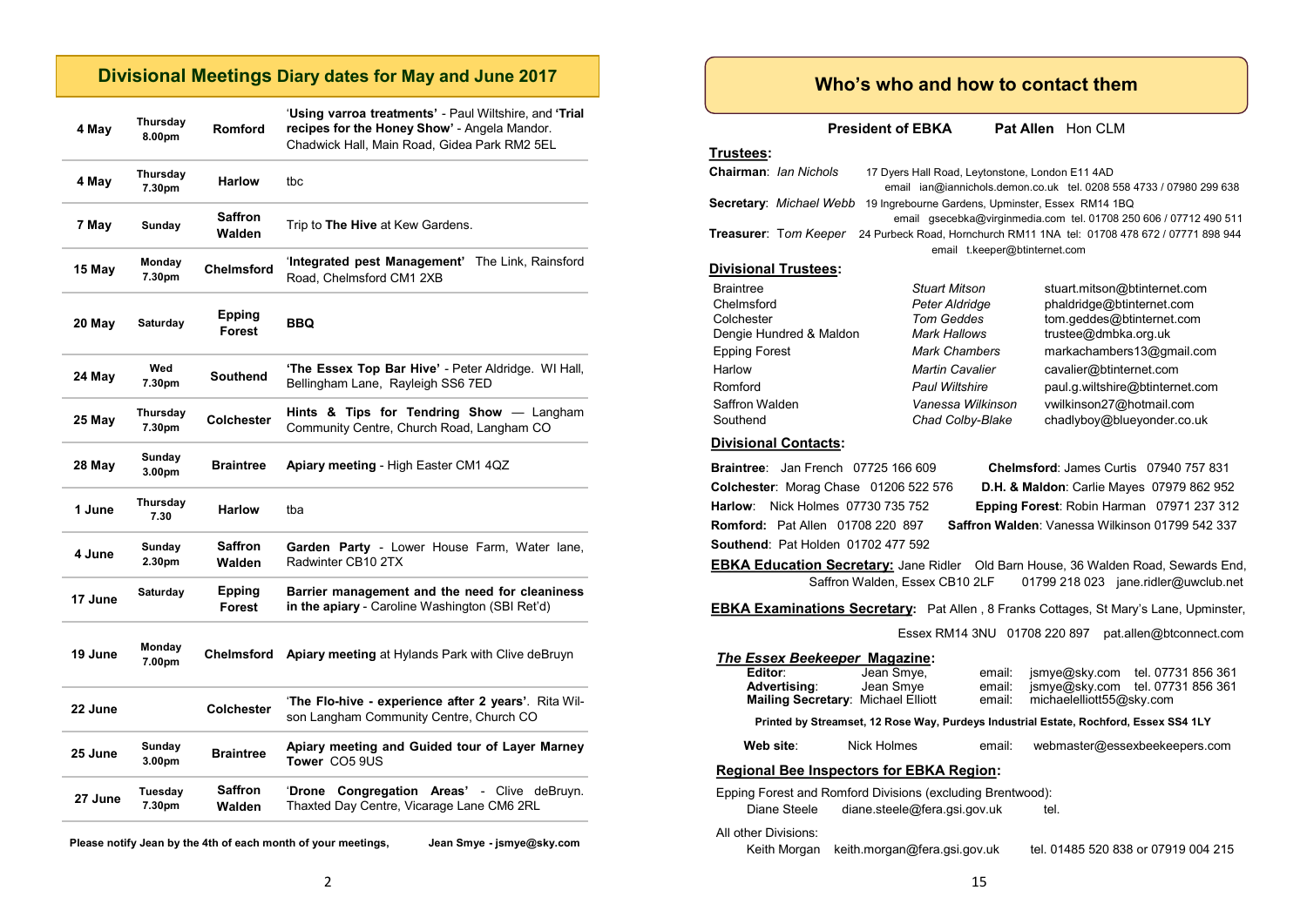Most of their beautiful honey comes from Coconut, Almonds and Cashew Nut trees, also a type of Bindweed, which we think is called Coralito with a pink flower that the bees work all day long. I also saw a Flo-hive on a colony but not actually drawing the honey off.



**Last orders for this year by- 27th May**

**for collection on Friday 16th or Saturday 17th June.**

Order forms are with your Divisional Secretary. For additional order forms contact

Jean at: **07731 856 361 / jsmye@sky.com**



### *ADVERTISE IN 'THE ESSEX BEEKEEPER'*

*FOR FREE !*

Advertisements (non-commercial) for members of EBKA to sell, buy or exchange equipment, goods, bees, etc. are free.

*Size and duration of advertisements will be dependent upon editorial content.*

# *Essex BeeKeepers Association*

### **Bee Health & Disease Recognition Day**

at Copped Hall, Epping, Essex. CM16 5HS On **Thursday 15th June 2016** 9.30am to 5pm

The lectures will take place in the South Room on the ground floor, an adjoining smaller room will be available for use to demonstrate diseased combs, etc. *Suitable for Beekeepers of all levels of experience*

Come and meet your Eastern Regional Bee Inspector Keith Morgan and the Seasonal Bee Inspectors



This relaxed and friendly day will include a mixture of presentations, Useful Tips & Hints with Discussions, Apiary Hygiene, Varroa,

Comb Recognition …..

Plus a practical session in the apiary observing how Inspectors check for disease

#### **IMPORTANT - bring**

- A packed lunch
- CLEAN Protective Beekeeping Clothing

**Pre Booking of Places is Essential** as limited number available.

Car Parking is plentiful and free. Maps and directions are on the Copped Hall website. The venue is within easy access of the M25 and North Circular. Tea, coffee, juice will be available during the day; cake will appear in the afternoon

Contact: Ian Nichols ian@iannichols.demon.co.uk

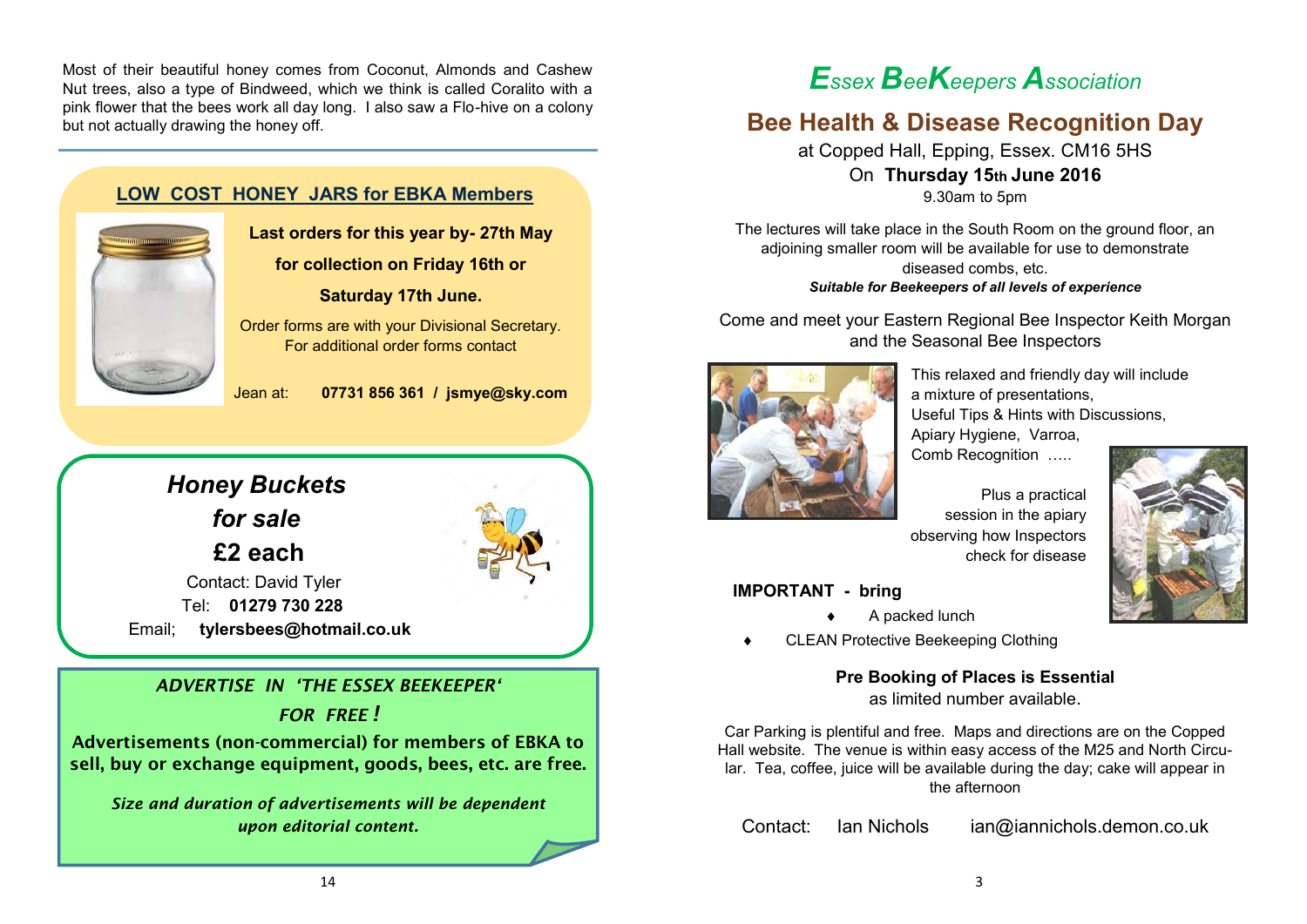### **BEE HEALTH DAY - 15 June 2017**

Spaces are filling up fast again for the 2017 Bee Health Day on Thursday 15 June at Copped Hall, Epping CM16 5HS.

We have had many applicants who have only had bees for a season or less and a few with years of experience.

#### **Why should I bother to go?**

You might say "my bees never get sick". However, your bees are only as good as your neighbours'. If you have a notifiable disease or exotic pest, a stand-still order will be placed on your apiary. You will not be allowed to move any equipment or bees or remove honey. You could lose your total stocks of bees and honey crop too. By not taking action it puts all colonies at high risk in the area. We all remember 'foot and mouth' in 2001. This could be the situation if Small Hive Beetle (SHB) or *Tropilaelaps* arrive.

The day will provide you with answers to problems.

If your bees have Deformed Wing Virus, what would you do?

Massive drop on a varroa board how to treat, when and what with. Chronic bee paralysis - how do you know that it's not pesticide damage?

Is my honey safe for human consumption?

By practicing good husbandry constantly thinking, 'are my bees healthy?', using techniques on how to inspect a hive and using only VMD treatments in the correct way, you will prevail. You might say it's all on YouTube, no it isn't. Beekeeping is hands on and only by doing and listening can it be truly learnt. Meanwhile why not go and do a bit of e-learning on the BeeBase website as a warm up for Bee Health Day.

Another important thing that should not be forgotten is you get to meet the SBI's, the RBI's and fellow Essex Beekeepers. There are over 850 EBKA members in Essex. There will be very knowledgeable ones who love the occasion and they can give you great advice too. Then next time you meet up, say at the Essex Conference on the  $21<sup>st</sup>$  October, there will be a friendly face and the bee world does not feel too daunting .… You might even want to volunteer at local or county level and share your knowledge and skills with others!

The UK is split up into regions. 90% of Essex is in the Eastern Region and run by Regional Bee Inspector (RBI) Keith Morgan, the remining part of Essex is in the South East Region run by RBI Sandra Gray. They both control several seasonal bee inspectors (SBI). They all are protected under

## **West Indian Wintering**

Ian Milligan - Colchester Division **Example 2** Essex 4,300 +

I have been lucky enough to holiday over quite a few years on a small Grenadine island in the West Indies. Originally, the island had lost all its bees to the dreaded varroa mite. It meant a severe loss of pollinators to various fruits and vegetables. True, there are still Humming Birds and Bananaquits (a small Blue Tit like bird that feeds on pollen and nectar) but very few pollinators.



Everywhere you look there are Geckos which accounts for many insect losses. Eventually, an American brought bees in, I believe from St. Lucia, but they had a terrible temper. I was helping one friend, both of us in full beekeeping kit, when I realised he was not there any more. The bees had found his Croc shoes, which have small square holes for ventilation. His feet swelled up so much he was barefoot for three days. After this experience I recommended they requeen all the hives with Hawaiian Queens, after seeing pictures of bee beards in the American Bee Journal.

This year, the local West Indian beekeeper came past our rented house, and invited me to help inspect three hives further down the slope. Everywhere is either 'up' or 'down' as the islands were formed volcanically. I was a bit concerned, having no kit and having just applied a liberal dose of DEET to keep any mosquitoes at bay. *"No problem"* he said "*they are very quiet*". I've heard that one before, I thought! Anyway, I set off just in sandals, shorts and a short sleeved shirt. Curtis started by lighting a usefully sized smoker looking good. Then he took off his shirt and we tackled the Langstroth hives. The first hive needed the super and brood body reversing, as the bees were all in the super. The second colony just needed a brood inspection to check for queen cells.

I collected one sting, but my attention was diverted as I realised something was crawling up my leg - a large Gecko! The third hive was really strong honey in the supers which we removed for extraction. Into the brood chamber and found the queen busy laying eggs, no queen cells. The bees were very dark and could have been glued onto the combs they were so quiet - beautiful bees and a joy to handle. What a contrast to the UK, when we are mostly dressed up like Knights of Old at Agincourt. Maybe the difference is no wasps or woodpeckers annoying the hives, also no rogue drones. Anyway, you heard it here first ….. TOPLESS BEEKEEPING!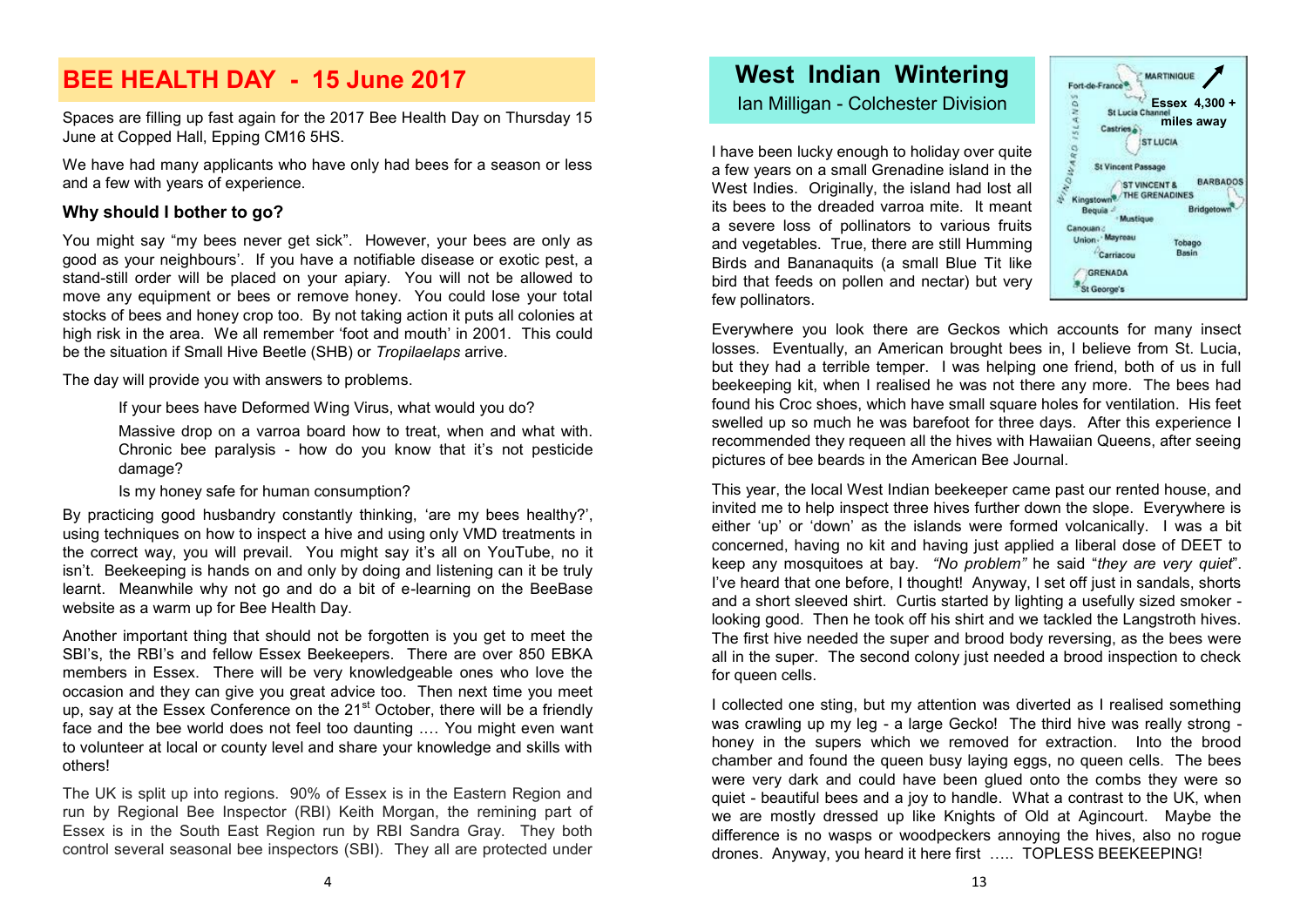#### **A Note from the President**

Pat Allen mentioned that the President's chain of office did not contain the names of the three past Presidents. It was agreed that this omission should be rectified and new name badges prepared and set in the chain.

As the formal business of the AGM had concluded Jim McNeill was thanked by the members for chairing the meeting.

The meeting broke at 15.05pm for refreshments, kindly laid on by members of the Colchester Division

Following the break there was a talk by Wally Thrale of the East Anglian Bee Forum on the work of the Forum and, in particular, the East Anglian Research Student (EARS). Wally stated that it was important for beekeepers to initiate research and he gave a review of the EARS2 project on deformed wing virus; the progress report from Emma Bradford of Aberdeen University having been included in the agenda papers for the AGM. Wally mentioned that the next meeting of the **East Anglian Bee Forum** was on 13 September at Haddenham Hall and he hoped that members of the EBKA would attend. Jim McNeill thanked Wally for a very interesting and informative talk and the members expressed their thanks in the usual way.



UK law and have the right to look at any colony where there could be the possibility of disease or exotic pests. There are about 60 inspectors at Animal & Plant Health Agency (APHA) who cover the whole of the U.K. There are scientists and lab technicians, administration and management at Sand Hutton, York. The funding comes from Central Government and is nothing to do with the BBKA.

#### **So, what is on offer and how is it done?**

On the EBKA run Bee Health Day beekeepers are split into manageable groups and taught by a member of the APHA team. Each group rotates throughout the day to a new task of learning.

- Group 1: Beekeepers will be taught what Diseased Comb looks like and how to recognize it using photographs and the real thing. This part is called 'FoulBrood Training - Recognition and Control; American Foulbrood (AFB) and European Foulbrood(EFB)'.
- Group 2: Will cover the recognition of other brood disorders and conditions, managing *Varroa*, Using the Veterinary Medicines Directorate for Honey bees (VMD). Integrated Pest Management (IPM) and recognition of the exotic pests *Aethina tumida,* Small hive beetle and *Tropilaelaps* mites; Non-native species Asian Hornet.
- Group 3: Will observe a Bee Inspector at work. They demonstrate how to inspect a hive for disease and exotic pests.

Summary: There is round up at the end of the day by the RBI's



For all your beekeeping and apitherapy supplies **Large Stock held - all year round** *Competitive prices; any item not stocked to special order* **37 Cecil Road, Cheshunt, Hertfordshire EN8 8TN**

> **Tel: 01992 622645 Email: [pebadalebees@btinternet.com](mailto:pebadalebees@btinternet.com)**

**Open Mon - Sat (any reasonable time) CLOSED SUNDAY** Telephone before calling **Agent for E H Thorne and Northern Bee Books**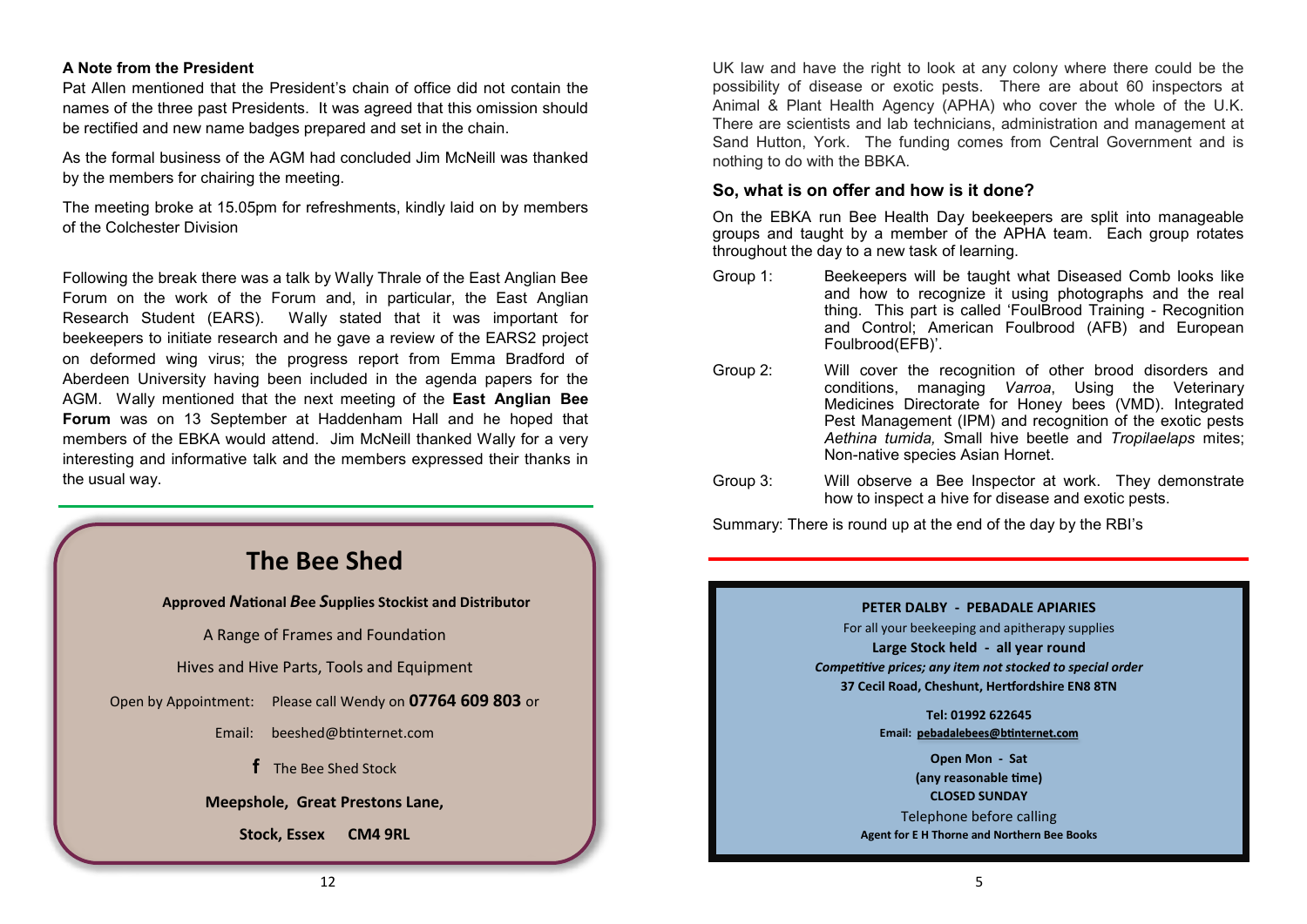

### **2017 Annual Conference**

Hosted by Colchester Division

### **Saturday, 21ST October 2017, 9.30am – 4.30pm**

Venue: Holiday Inn, Abbots Lane, Eight Ash Green, Colchester, CO6 3QL (just off the A12)

### **'Future Challenges and Opportunities'**

Our theme reflects the challenging times for bees and beekeepers, and our speakers will discuss various aspects of these challenges. The final line-up of speakers will be confirmed shortly, but will include:

#### **Dr Martin Bencsik**:

Martin works in the School of Science and Technology at Nottingham Trent University, and conducts research into automated beehive condition monitoring.

#### **Mr Norman Carreck**:

Norman, who is well known to many beekeepers, is Science Director at IBRA.

#### **Ticket price £25, includes lunch**.



*Cheques payable to : Essex Beekeepers' Association Colchester Division*

*Send with your contact details to The Treasurer, Crabtrees, Paynes Lane, Little Bromley, Manningtree, Essex, CO11 2PJ)*

There will also be trade stands and an excellent raffle.

husbandry. There were 6 trade stands and the raffle raised some £500. The lunch and refreshments were enjoyed by all. A review of the conference with photographs of the event was in the January 2017 edition of *The Essex Beekeeper*. Ian Grant enquired if Romford Division had not needed to use the grant of £500 from the CEC, could a donation of those funds be made to the charity, Bees Abroad. Bob Manning replied that the invoice from the college for using their facilities on the day had not yet been received and the final figure was yet to be established. He added that such a donation cannot be made from the funds of one charity to another.

#### **13 Conference 2017 Preview**

The Conference will be hosted by Colchester Division and a preview of this event was given by their President, Ian Milligan. He said that the conference was to be held on Saturday, 21st of October at The Holiday Inn at Eight Ash Green, Colchester. The theme of the conference was "*Future Challenges and Opportunities for Beekeeping"* with speakers looking to the future using modern technology and how this could change beekeeping. The speakers, who have been provisionally booked, are Martin Bencsik from Nottingham Trent University and Norman Carreck.

The cost of admission will be £25 per member. There will be a raffle, trade stands and presentation of Essex Show cups and BBKA examination certificates.

#### **14 Installation of the 2017 Presiding Officer**

Ian Milligan, President of Colchester Division was installed as the Presiding Officer for 2017. Ian read from the Book of Commemoration.

#### **15 Presentations**

BBKA certificates were awarded by the President, Pat Allen.

Recipients were:- **Janet French**(Braintree) Module 5 with credit

**Robin Harman** (Epping Forest) Module 6 also Intermediate Theory Certificate

**Ian Nichols** (Epping Forest) Module 3 with credit and Module 6 also Intermediate Theory Certificate.

**Stuart Levey** (Saffron Walden) Modules 1 and 6 with credit,

**Vanessa Wilkinson** (Saffron Walden) Module 6, and **Paul Abbott** (Southend) Module 6 also Intermediate Theory Certificate.

Recipients of the **BBKA 50 year Beekeeping Certificates** were:- Maurice Bacon, Mick Lovell and Stuart Mitson all from Braintree Division.

*Addendum: As the certificates had not been received by the date of the AGM, a BBKA 70 year Beekeeping Certificate was subsequently presented to Derek Clark from Braintree Division*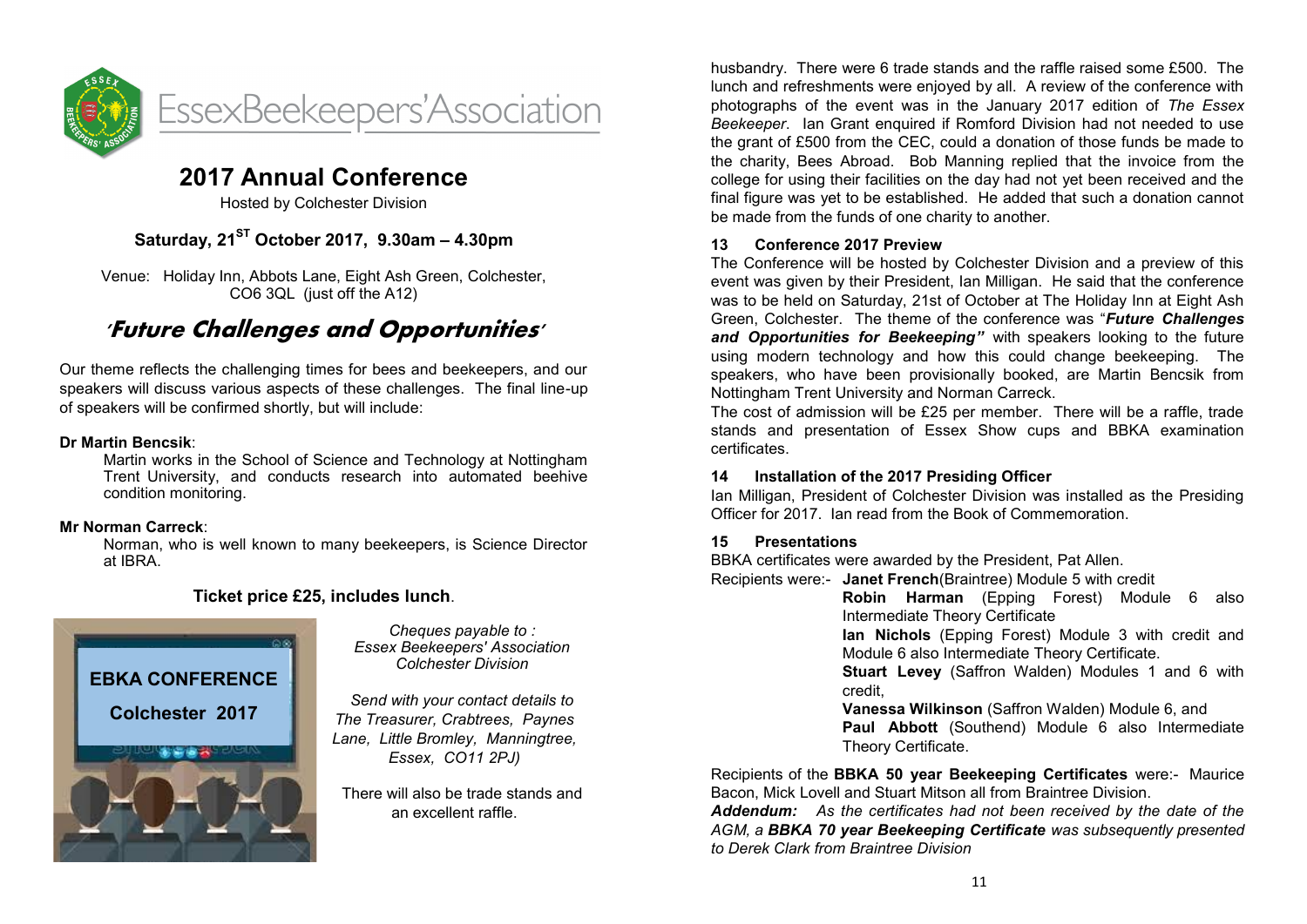|                                         | It was also noted that Michael Webb was the<br>new chairman of the Show Committee.                                                                                                                                                                                                                                                                                                                                                                                                    |
|-----------------------------------------|---------------------------------------------------------------------------------------------------------------------------------------------------------------------------------------------------------------------------------------------------------------------------------------------------------------------------------------------------------------------------------------------------------------------------------------------------------------------------------------|
| <b>Spray &amp; Disease</b><br>Delegate: | Jim McNeill was willing to stand for another year<br>although technically his term of office ended this<br>year. Jim noted that there was very little to do<br>especially as members were now registering<br>with Bee Connected. Using this service allowed<br>members to be advised when farmers were<br>spraying in their area. Jim also advised the<br>meeting that Epping Forest were organising the<br>2017 Bee Health Day being held at Copped<br>Hall, near Epping on 15 June. |

#### **9. Notifications of CEC Appointees and Co-opted Members**

| Minutes Secretary:            | David Smye             |  |  |
|-------------------------------|------------------------|--|--|
| Membership Secretary:         | Pat Allen              |  |  |
| <b>Book of Commemoration</b>  |                        |  |  |
| Secretary:                    | Penny Learmonth        |  |  |
| <b>Advertising Secretary:</b> | Jean Smye              |  |  |
| Distribution Secretary:       | <b>Michael Elliott</b> |  |  |
| Webmaster:                    | Nick Holmes            |  |  |
|                               |                        |  |  |

#### **10 Notification of Honorary County Life Member**

The Chairman reported that the CEC had agreed that Vi Taylor from Braintree Division should be made an honorary County Life Member. He added that Vi had been a loyal supporter of the Association and had for many years been an active member of the Show Committee and his comments were greeted with a round of applause from the members present.

#### **11 Confirmation of Accounts Examiner (External Auditor)**

The Treasurer, Bob Manning reported that Emma Baker had examined the Accounts very thoroughly but had decided not to continue in this role. He added that her remuneration for her services this year had been set at £300. It was agreed that the CEC at their next meeting should consider appointing a replacement auditor and set the remuneration for this role.

#### **12 Conference 2016 Report**

The Conference was held at Barking and Dagenham College on 5 November last year. Pat Allen said that it had been a sell out event with three excellent speakers who spoke on the theme of raising the standards of beekeeping

# **Essex Beekeepers' Association**

### **Minutes of the 137th Annual General Meeting held on Saturday 18th March 2017 in room E06, Writtle College, Essex CM1 3RP**

*These minutes will be considered correct if no objection is raised in writing or by email before Wednesday 31st May 2017. Any point challenged will be brought before the next meeting for correction of the record.*

**Presiding Officer:** Jim McNeill, Chairman, Romford Division **Also present:** 45 people signed the Attendance Book.

*At the start of the meeting the Presiding Officer asked the members to stand for a minute in silence to remember those known to the membership who, since the last AGM, were no longer with us.* 

**1. Apologies for absence** were received from Mark Chambers, Margaret Clay, Dawn Doyland, Michael Elliott, Robin Harman, Deryk Johnson, Danny Nicoll, Pat Rowland and Brian Spencer.

**2. The Minutes of the 136th AGM** had been published in the May 2016 edition of *The Essex Beekeeper* for review by the members. No challenges to the accuracy had been received so the minutes were signed by the Presiding Officer as a true record.

**3. The Report from the Central Executive Committee (CEC) Chairman**  was in the March 2017 issue of *The Essex Beekeeper* (see magazine for details).

#### **4. General Treasurer's Report and Approval of the 2016 Accounts**

Copies of the accounts were distributed to the members present and the **General Treasurer** noted the main points. The Treasurer said that it had been a difficult year with many transactions quoting the Ted Hooper Memorial Lecture, sale of books and the bulk purchase of gazebos for the Divisions. He added that some Divisions had failed to make Gift Aid returns and he expected another £1,000 payment in respect of this year. He reiterated that Divisions cannot make a claim for Gift Aid as it is the EBKA that is the registered charity. The EBKA Consolidated Accounts showed a deficit of £802.09 on the previous year. Pádraig Floyd proposed that the accounts be approved, seconded by Paul Abbott and carried unanimously by the members present. A vote of thanks was given to the Treasurer for the work he had undertaken throughout the year.